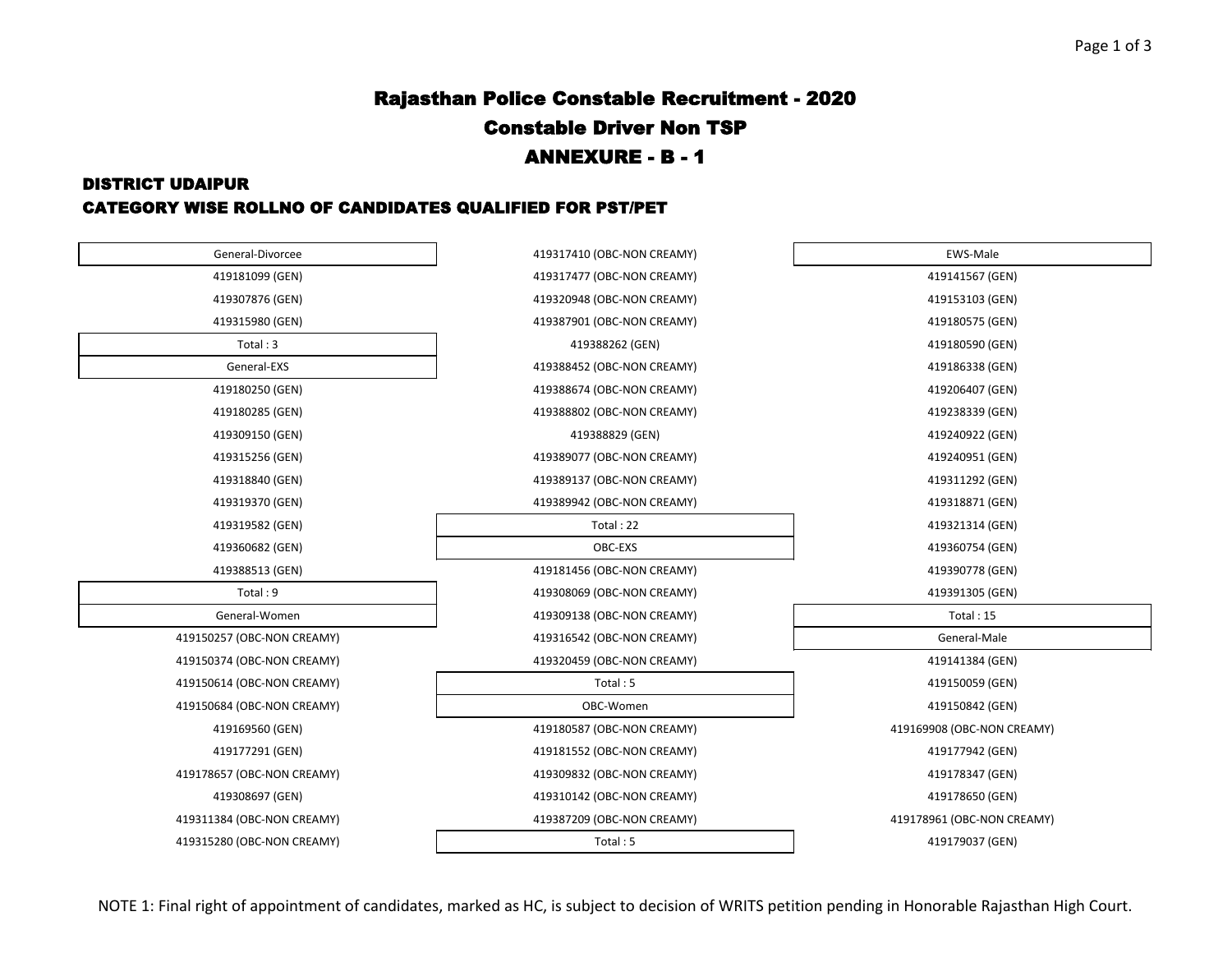# Rajasthan Police Constable Recruitment - 2020 Constable Driver Non TSP ANNEXURE - B - 1

### DISTRICT UDAIPUR CATEGORY WISE ROLLNO OF CANDIDATES QUALIFIED FOR PST/PET

| 419179265 (GEN)      | 419318704 (OBC-NON CREAMY) | 419390868 (GEN)            |
|----------------------|----------------------------|----------------------------|
| 764 (OBC-NON CREAMY) | 419318741 (OBC-NON CREAMY) | 419392922 (GEN)            |
| 419180785 (GEN)      | 419319359 (GEN)            | 419393358 (GEN)            |
| 419181129 (GEN)      | 419319455 (OBC-NON CREAMY) | Total: 66                  |
| 419181181 (GEN)      | 419319750 (OBC-NON CREAMY) | OBC-Male                   |
| 419181252 (GEN)      | 419319928 (GEN)            | 419169761 (OBC-NON CREAMY) |
| 419181752 (GEN)      | 419320939 (GEN)            | 419169842 (OBC-NON CREAMY) |
| 207 (OBC-NON CREAMY) | 419352878 (GEN)            | 419178317 (OBC-NON CREAMY) |
| 419238454 (GEN)      | 419352977 (OBC-NON CREAMY) | 419178566 (OBC-NON CREAMY) |
| 419307890 (GEN)      | 419352995 (OBC-NON CREAMY) | 419179112 (OBC-NON CREAMY) |
| 419308318 (GEN)      | 419360910 (GEN)            | 419181012 (OBC-NON CREAMY) |
| 419308777 (GEN)      | 419387277 (OBC-NON CREAMY) | 419181514 (OBC-NON CREAMY) |
| 419308825 (GEN)      | 419387383 (OBC-NON CREAMY) | 419181731 (OBC-NON CREAMY) |
| 237 (OBC-NON CREAMY) | 419387391 (OBC-NON CREAMY) | 419206358 (OBC-NON CREAMY) |
| 377 (OBC-NON CREAMY) | 419387593 (GEN)            | 419227910 (OBC-NON CREAMY) |
| 419309630 (GEN)      | 419387939 (OBC-NON CREAMY) | 419227972 (OBC-NON CREAMY) |
| 419309677 (GEN)      | 419388135 (GEN)            | 419308380 (OBC-NON CREAMY) |
| 419309945 (GEN)      | 419388800 (OBC-NON CREAMY) | 419315679 (OBC-NON CREAMY) |
| 419310399 (GEN)      | 419388894 (GEN)            | 419315777 (OBC-NON CREAMY) |
| 419310509 (GEN)      | 419389253 (OBC-NON CREAMY) | 419319949 (OBC-NON CREAMY) |
| 419310597 (GEN)      | 419389580 (OBC-NON CREAMY) | 419320161 (OBC-NON CREAMY) |
| 419311248 (GEN)      | 419389640 (GEN)            | 419320367 (OBC-NON CREAMY) |
| 419315874 (GEN)      | 419389806 (OBC-NON CREAMY) | 419387428 (OBC-NON CREAMY) |
| 455 (OBC-NON CREAMY) | 419390065 (GEN)            | 419388895 (OBC-NON CREAMY) |
| 419316546 (GEN)      | 419390356 (OBC-NON CREAMY) | 419389766 (OBC-NON CREAMY) |
| 666 (OBC-NON CREAMY) | 419390499 (OBC-NON CREAMY) | Total: 20                  |
| 419317576 (GEN)      | 419390799 (OBC-NON CREAMY) | SC-Male                    |

419180764 (OBC-NON CREAMY) 419318741 (OBC-NON CREAMY) 419181752 (GEN) 419320939 (GEN) 419238207 (OBC-NON CREAMY) 419352878 (GEN) 419309237 (OBC-NON CREAMY) 419387391 (OBC-NON CREAMY) 419206358 (OBC-NON CREAMY) 419309377 (OBC-NON CREAMY) 419387593 (GEN) 419227910 (OBC-NON CREAMY) 419316455 (OBC-NON CREAMY) 419390065 (GEN) 419388895 (OBC-NON CREAMY) 419316666 (OBC-NON CREAMY) 419390499 (OBC-NON CREAMY)